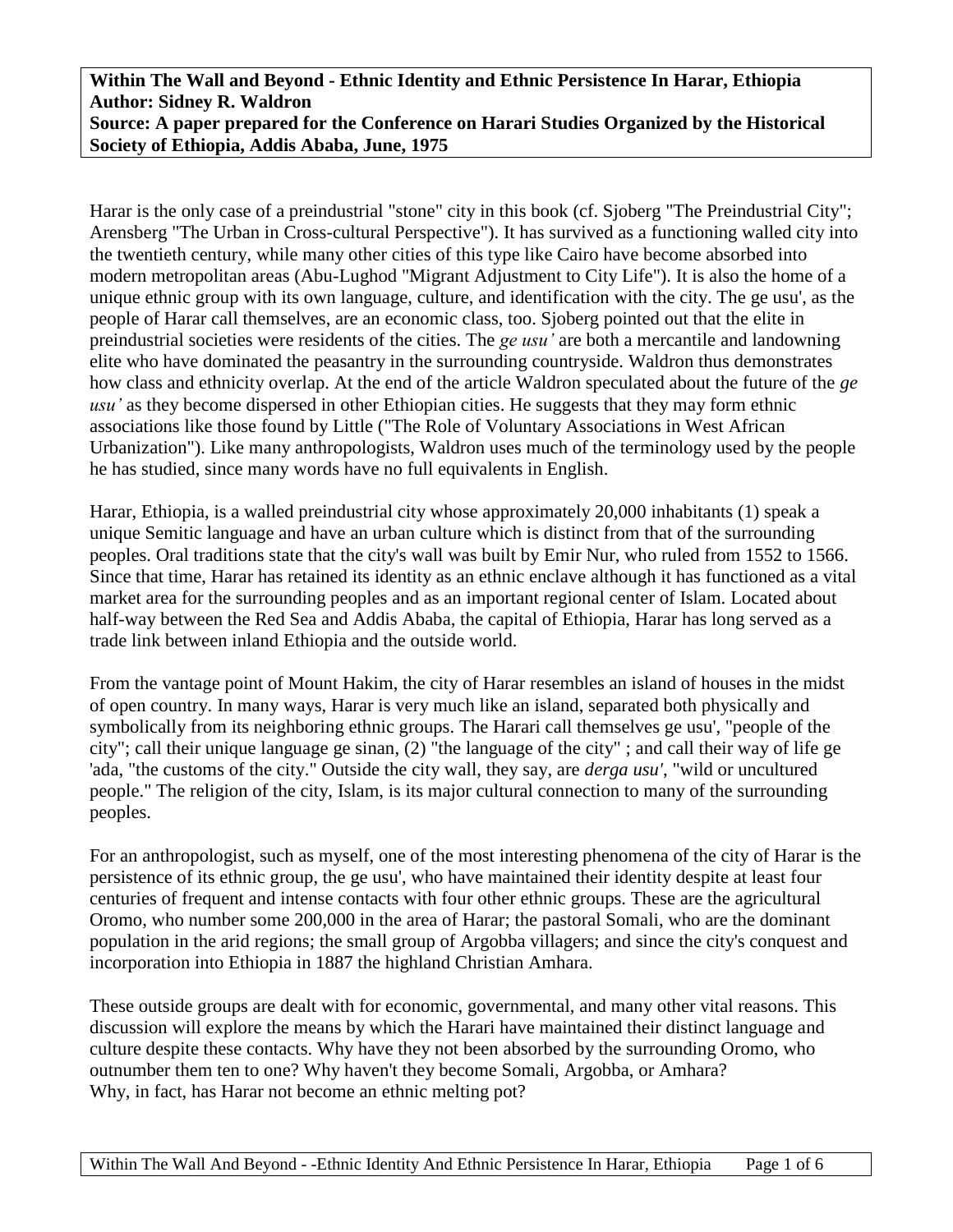#### **Social Solidarity and Citizenship**

The first insight into the integrity of the Harari comes from an appreciation of the internal solidarity of the city's society, the high value they place on their way of life, and some of the symbols they use to reinforce cultural self-awareness.

To the outsider, the city of Harar seems congested and maze-like in its complexity. To the ge usu', it is both home and sanctuary. When I first moved into the old city in 1962, I was oppressed by the crowded conditions. Noticing the wide open spaces outside the city, I asked many ge usu', "Why don't you move outside the wall?" The usual answer to this naive question was, "Because everything is inside."

The wall has ceased to be of defensive utility since the mid-nineteenth century. The gates did have an important economic function when Harar was an independent city-state. Each gate functioned as a customs station. Goods were taxed both as they entered and as they left the city (Paulitschke 1888:243). However, neither defense nor taxation explains the continuing importance of the boundaries which have preserved the Harari ethnic identity and which surround the Harari way of life.

Within the wall, the Harari ethnic group maintains its existence primarily by two means: (1) by defining and emphasizing the social duties of citizenship; and (2) by utilizing symbols of ethnic identity which enhance the consciousness of being Harari.

With few exceptions, the Harari ethnic group is endogamous. A *ge usu'* (Harari) is thus born of Harari parents. A Harari speaks ge sinan, the language of the city, as his mother tongue and uses only it within his own society, although he usually knows two or three other languages. Being born in the city and speaking its language would seem to be prerequisites enough for citizenship, but to fully qualify, he must participate in the city's three basic social institutions. These are *ahli*, the family network; *marinyet*, organized friendship; and *afocha*, community organization.

The family network links each person with dozens of other households spread throughout the city (Waldron 1978:15-16). Each has a specific role, which is defined for the individual by the kinship system. Unlike many other African societies, corporate kinship groups such as clans are not found in Harar, and unlike many other Muslim peoples, extended patrilineal systems of tracing relationships are not used here. Each person's family network overlaps other individual's networks until the interconnections of families within the city are as numerous and intricate as the crossing of strands in a spider web. Each *ge usu'* is ultimately tied to every other ge usu', and closely related to a great many.

If kinship in the city establishes all-encompassing webs of relationships, each with its required form of behaviour, friendship provides the *ge usu'* with a small closed group of confidants. Each *ge usu'* belongs to one and only one group of friends, made up of about five or six persons of the same sex. These are formed of playmates from his neighborhood in early youth. Friends are seldom close relatives, and perhaps never are brothers. The explanation for this is that status inequalities are built into all kinship roles, even those between elder and younger siblings. Friends are, above all, equals and thus should not be confused with relatives.

Friendship in Harar is extremely important in adolescence. Young men roam the streets with their friends, and share many of the experiences of maturation in each other's company. Indeed a friendship group sometimes seems to produce a shared responsibility orientation among its members, who are likely to develop a similar way of viewing the world around them.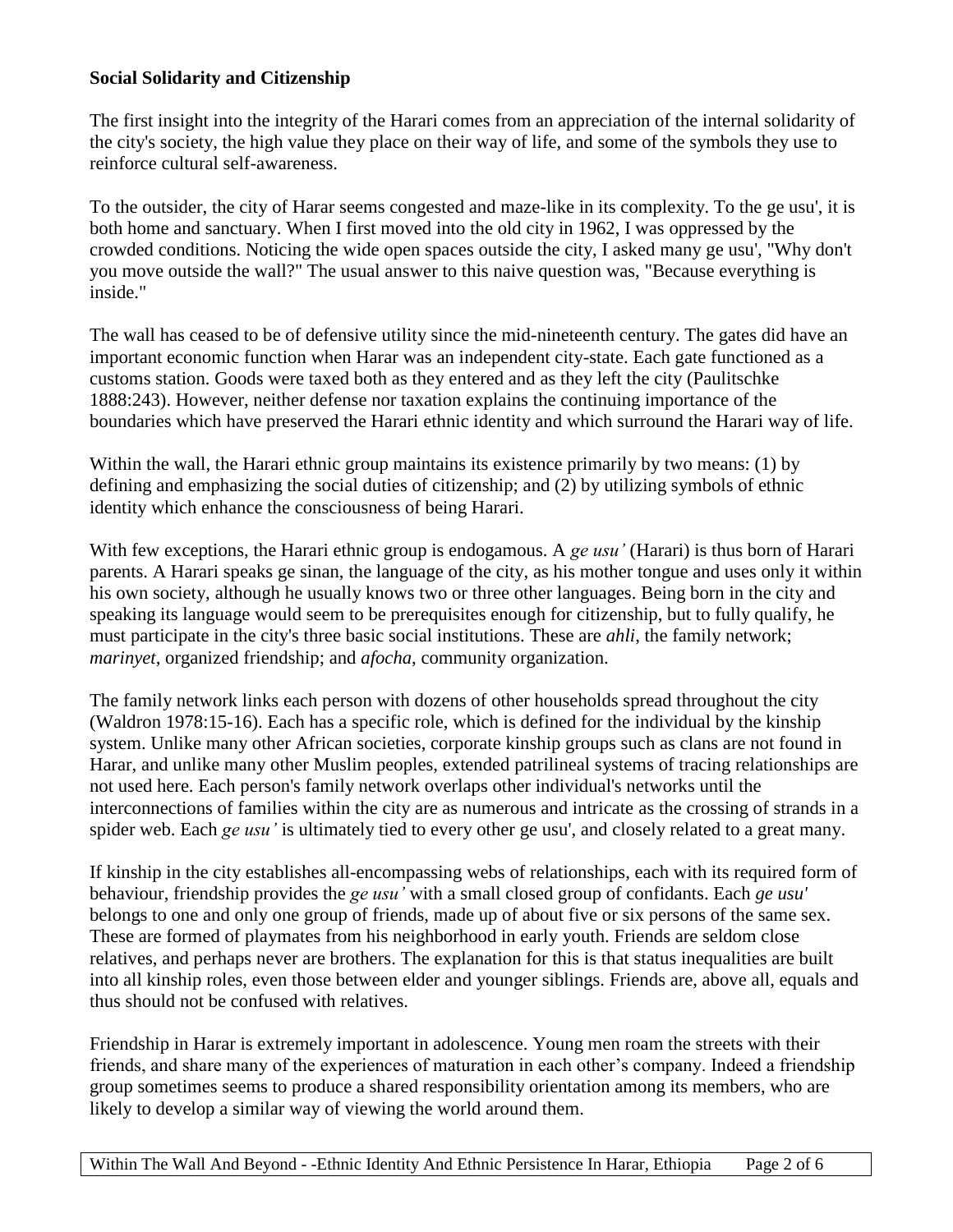Friendship groups convene at least once a week in the important institution of the *bercha.* A *bercha* is a calm and deliberative conversational session where friends discuss anything of mutual concern. Much of their conversation centres around the topics of their city, its place names, their legends, and the proper way of telling these in the language of the city. Awareness of the city's culture is thus heightened. Conversation is stimulated by the chewing of the leaves of ch'at (Catha edulis), called *qat* in Arabic. Ch'at, chewed in moderation, produces a mild euphoria and mental intensification. The *bercha* epitomizes the nature of friendship in Harar, a tranquil respite from the status considerations involved in the rest of Harari society, and a place where stories are told and advice is sought within the security of lifelong bonds of trust.

The *afocha*, a kind of communal organization, is the focus of social solidarity among the ge usu', however. In 1975, there were twenty-four men's *afocha*s and fourteen women's *afocha*s in Harar. *Afocha*s are primarily concerned with weddings and funerals, but their inner workings are much more complex (Koehn and Waldron 1978). *Afocha*s are made up of one's neighbors, for the most part, and are likely to include some of one's friends and some of one's relatives. Many friends and relatives will also belong to different *afocha* groups. The overlap of kinship, friendship, and *afocha* membership establishes a high degree of social solidarity in Harar.

This social solidarity, which could also be called "interconnectedness," affects the ways with which the *ge usu'* behave toward one another. No one within the Harari ethnic group is a stranger, and there are no public acts, which remain secrets from one's friends, relatives, or *afocha* mates. Thus a *ge usu'* is very careful how he behaves in public and how he treats other people of the city. Part of this consideration derives from his shared identity with them. But he also knows that if he should quarrel with another ge usu', or otherwise behave against the ethics of the city, he would become the subject of gossip which would eventually reach everyone of concern to him.

Participation in the basic institutions of the city is the essence of Harari citizenship. The total amount of time spent in kinship, friendship and *afocha* functions is extensive. However, the individual who attends to the city's social obligations also knows exactly what is going on inside the walled city. He has accurate and up-to-date information concerning market prices and political conditions, which he obtains in informal conversation at social events. From an overall social perspective, the result of this high degree of participation is an extremely tight-knit ethnic group, effectively closed to those not born in the city, which, in turn, helps explain the persistence of the Harari ethnic group.

# **Symbols of Identity**

Underlying this tight-knit society is a conscious awareness of what it means to be a ge usu', a member of the city culture. Hundreds of local place names, coupled with their explanatory traditions, make the city a very meaningful place for the ge usu'. Although the city is bafflingly complex to the outsider, it is conceptually quite simple for the ge usu'. First of all, the city is divided into five quarters. Each of these quarters is further conceptually subdivided into neighborhoods. These neighborhoods are not merely spatial referents. Each has its tales and traditions, which enhance the meaning of living in the city.

Usually, neighborhoods are named after *awach*, a category which includes Muslim saints, war heroes and learned men, and which translates directly as 'fathers' in the sense of "fathers of the city." Perhaps fifty of the city's neighborhoods are named after *awach*. There are dozens more located throughout the city. (In fact, I recorded one hundred and fifty-six awach shrines in 1975.) Many of these awach are shrines of famous Muslim saints which are celebrated in all-night ceremonies by the ge usu', wherein the life of Mohammed and praises to the saint are recited. Harar is thus a kind of holy city; to be a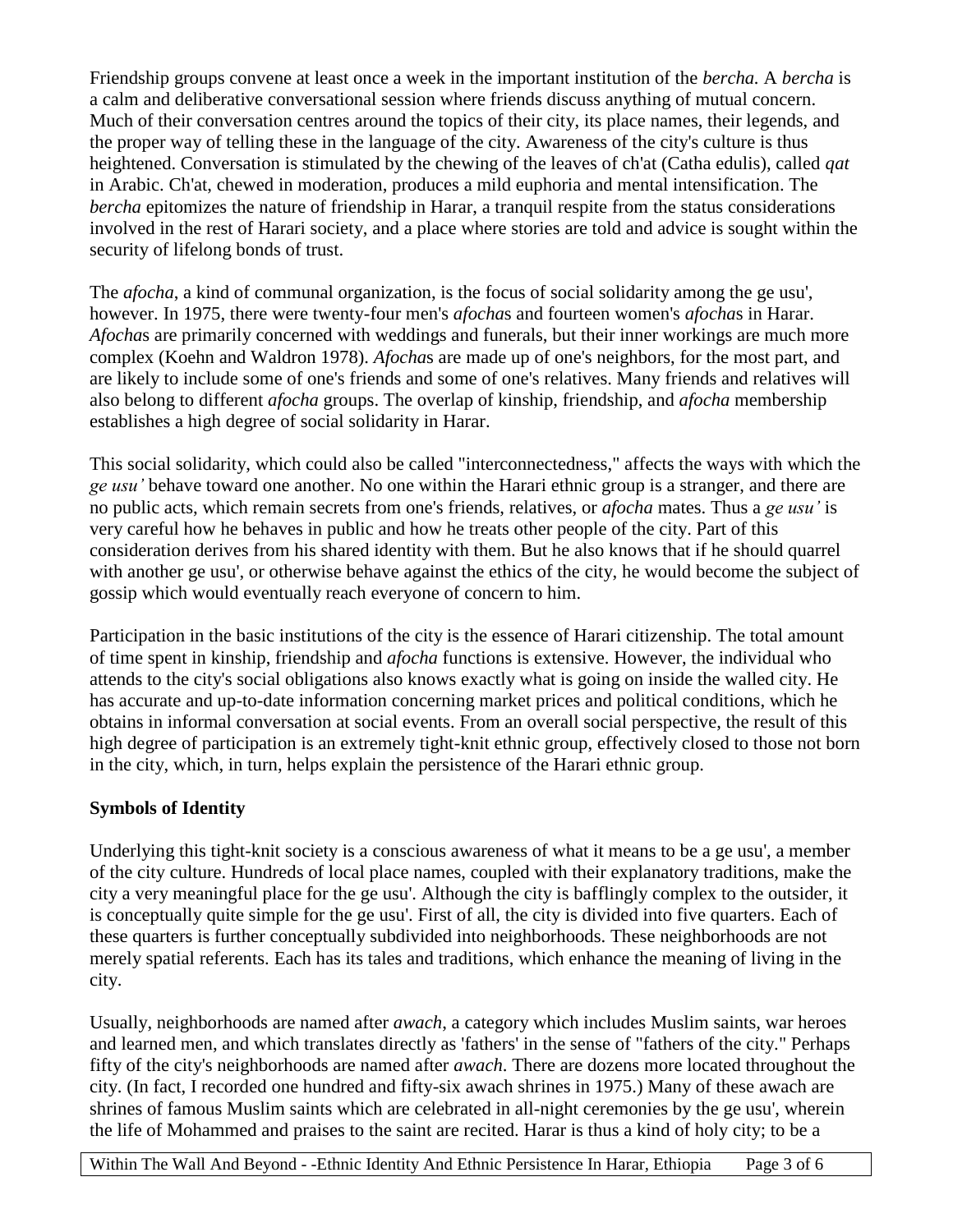Harari is to live in it, in the constant presence of the awach. For the purposes of this discussion, that statement should be reversed: to live in the presence of the awach enhances the feeling of being a Harari.

The physical evidence of ethnic awareness is manifold in Harar. Even household architecture plays its role, since every feature of the traditional home has a pattern, which is explained in terms of the past of the city. A good example is the explanation of the hard-packed red earth floor of traditional Harari homes. The red color of this specially prepared surface is said to represent the Harari blood spilled at the Battle of Ch'elenqo, where the city lost its independence forever to the forces of the Ethiopian Empire in 1887. Children are thus raised with the distinctiveness between ge usu' and other ethnic groups firmly entrenched as part of their surroundings.

Since its conquest, Harar has come into more and more intensive contact with outside groups, especially the Amhara, who comprised the dominant ethnic group of the Ethiopian Empire. The Harari seem to have made adjustments in the ethnic markers used to define themselves vis-a-vis the Amharas, who are Christians, as this contact increased. I can cite only a few examples here.

Richard Burton, who, in 1854, was the first European to visit Harar, reported the Harari to be virtual drunkards, in contradiction to the rules of Islam, which prohibit alcoholic beverages. "High and low," he said, "indulge freely in intoxicating drinks, beer, and mead" (Burton 1966:188). Gohoy, a kind of beer, used to be sold in the streets. However, a century later, the Harari do not tolerate the drinking of alcohol: Christians (Amhara) drink; Muslims (ge usu') do not. The *ge usu'* chew ch'at extensively; the Amhara eschew it. The *ge usu'* grow the world's most delicious coffee beans, in my opinion, but they seldom drink coffee - it is for Christians. They prefer imported tea, or drinks made from coffee leaves or husks.

One may react to these intensifications of the symbols, which define group identity, whether one is Harari or Amhara, with distaste, seeing them as deplorable examples of bigotry and intolerance. Here, however, I am suggesting another perspective, that of a threatened ethnic group, trying against all odds to hold on to its identity, its culture, and its way of life.

# **Boundary Maintenance and Restrictions of Exchanges**

Harari in-group solidarity, combined with the symbols of ethnic identity, which define the people of the city as separate from all other peoples in the world, provides a strong basis for the maintenance of their ethnic identity. However, probably the most important social mechanisms with which the *ge usu'*  have preserved their tiny culture while engaging in daily and important transactions with the surrounding and more numerous ethnic outsiders are those which are used in defining boundaries.

The perspective I have taken in analyzing Harari social boundary maintenance was developed independently of that of the great Norwegian anthropologist, Frederik Barth, but resulted in a remarkably similar conclusion. As Barth says,

"Stable interethnic relations presuppose... A structuring of interaction: a set of prescriptions governing situations of contact, and allowing for articulation in some sectors or domains of activity, and a set of proscriptions in other sectors, and thus insulating parts of the culture from confrontation and modification" (Barth 1969:16).

The way the people of Harar have held on to their identity is exactly by defining limits for the types of interactions permitted with the members of other ethnic groups. One may trade with an Oromo or an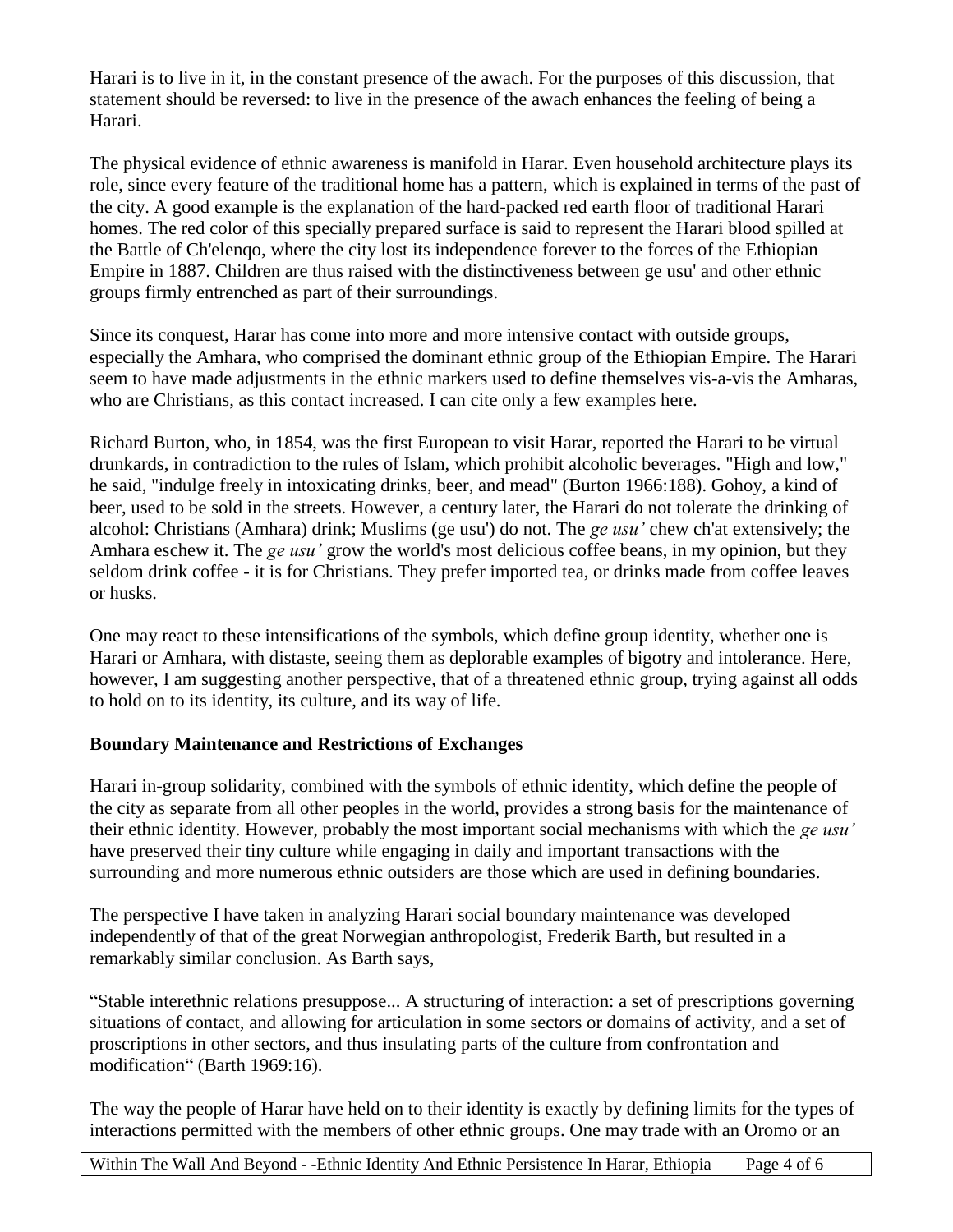Amhara, but one may not marry a member of the outside group. One may engage in religious celebrations with other Muslims (and the Oromo, Somali, and Argobba are Muslim), but unless the fellow Muslims participate in the three basic social institutions of the city (kinship, friendship, and *afocha*), they are not Harari - they are still outsiders.

In categorizing the types of exchanges which are regulated by the ge usu', I have followed the suggestion of Claude Levi-Strauss (1953:536). He suggests that the crucial exchanges in any society, which my focus restricts to inter-ethnic exchanges, are of three types: (1) exchanges of goods and services, or economic exchange; (2) exchange of personnel, (especially marriage, but also including adoption, and assimilation; and (3) exchange of information. One could probably consider biological exchange between groups, or gene flow, but data are lacking.

Sometimes anthropologists speak of social boundaries as if they were single clear-cut lines, as a circle on a map of ethnographic distributions. The approach I have used, however, produces three types of boundaries - each of which is measured as a frequency of inter-ethnic transaction. However, as Barth has made clear, ethnic survival in contact situations is facilitated by forbidding some types of exchanges while permitting others.

The ethnographic details of Harari exchanges with each of the contingent ethnic groups are too complex to be presented here (see Waldron 1974: 260-327). However, in the abstract, a pattern of boundary management by the *ge usu'* emerges, which has permitted the survival of their culture. Most important, here, is their restriction of the exchange of personnel across ethnic boundaries. Harari are permitted to marry only other Harari, (3) thus avoiding gradual dilution of their culture. Should a Harari marry a Christian, that person would be shunned and referred to as if he or she were dead.

If endogamy preserves the integrity of the population and its culture, its wealth and energy are derived from profitable economic exchanges with the surrounding groups. Of these, the Oromo have been historically the most important to Harar. Richard Burton described the Harar of one hundred years ago, saying, "Harar is essentially a commercial town: its citizens live . . . by systematically defrauding the Galla Bedouin (Oromo)" (Burton 1966:192). Although much has changed recently in the old system, the *ge usu'* traditionally profited in two ways from the surrounding Oromo peasants. First of all, they owned most of the farmland for miles around the city. This was cultivated by Oromo tenant farmers, who might be expected to yield as much as seventy percent of their crops to the Harari owner. Also, the Harari merchants profitably controlled the city's market, the sole source of regional specialties and imported goods for a vast area of this part of Africa. In a way, then, the Harari exploited the Oromo while forbidding marriage with them, and in this lay the secret of their duration and wealth.

The Harari also controlled the flow of information in and around the city, for they were and are multilingual. Most Harari are fluent in the Oromo language, for instance, although virtually no Oromo can speak the language of the city. The Harari merchants thus could manipulate prices on the spot, using ge sinan, the city language, as a kind of secret vehicle for price setting. Many Harari also speak Amharic, Somali, Arabic; many can speak some English. Within the city the knowledge of markets and farms, of political and economic events is pooled within the population of ge usu'. It is shared in visits, in meetings of friends, relatives, and *afocha*. In a way, the system of information thus established is like a brokerage of strategic knowledge, and to become a member one must be a ge usu'.

# **Beyond the Wall: The Future of The Harari**

The delicate balance of ethnic groups, which has been discussed here, has been altered irreparably by the events of the twentieth century. As I have indicated, the old farming economy of Harar was based